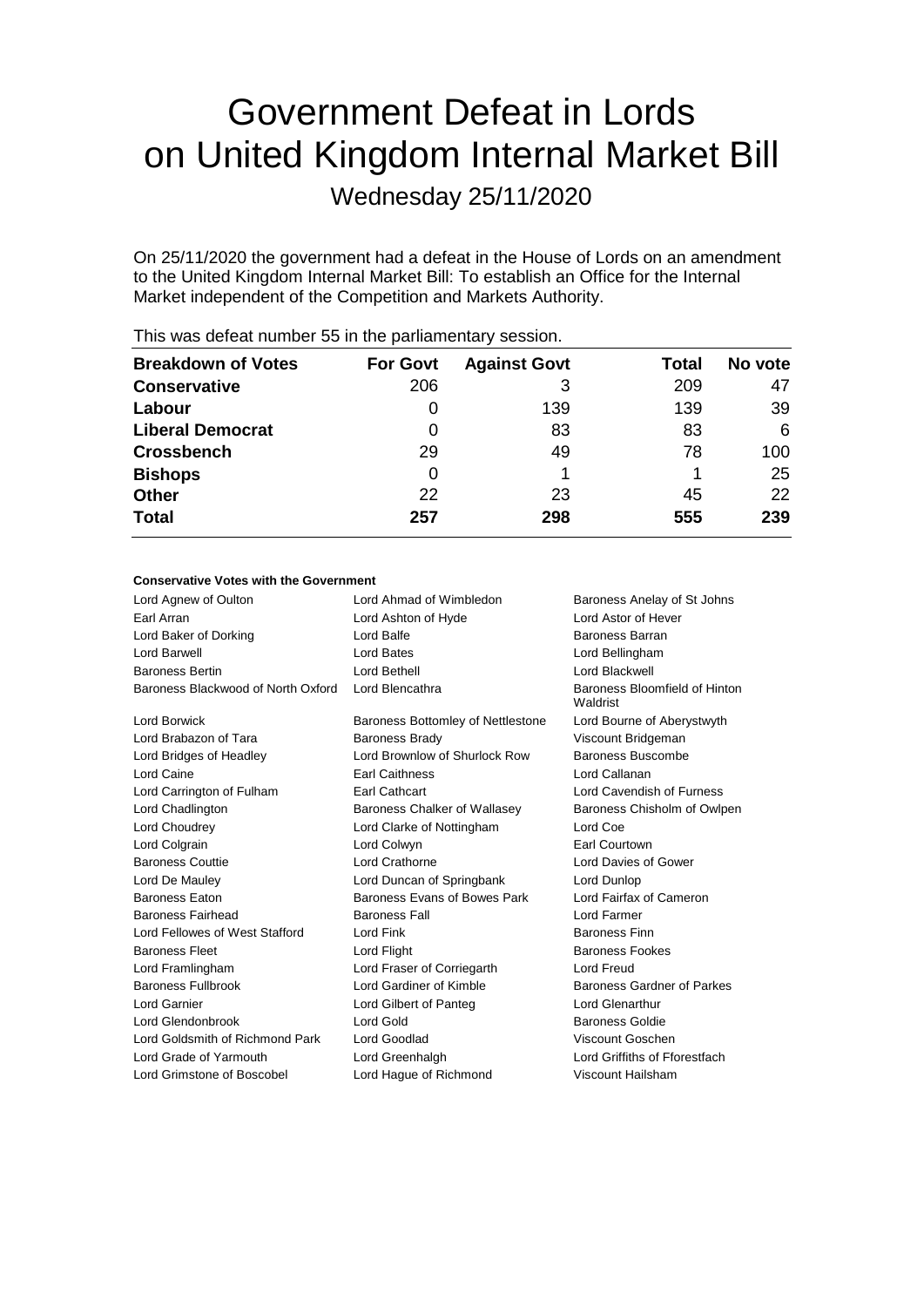Lord Hamilton of Epsom Lord Haselhurst Lord Hayward Lord Young of Cookham Viscount Younger of Leckie

Baroness Helic Lord Henley Lord Herbert of South Downs Lord Hill of Oareford **Baroness Hodgson of Abinger** Lord Holmes of Richmond Baroness Hooper Lord Horam Lord Howard of Lympne Lord Howard of Rising **Earl Howe** Earl Howe Lord Howell of Guildford Lord Hunt of Wirral **Baroness Jenkin of Kennington** Lord Johnson of Marylebone Lord Jopling Lord Keen of Elie Lord King of Bridgwater Lord Kirkhope of Harrogate Lord Lamont of Lerwick Lord Lancaster of Kimbolton Lord Lang of Monkton Lord Lansley Lord Leigh of Hurley Earl Lindsay **Lord Lingfield** Earl Liverpool Lord Livingston of Parkhead Marquess of Lothian Lord Lucas Lord Mackay of Clashfern Lord Mancroft Baroness Manzoor Lord Marland Lord Marlesford Lord Maude of Horsham Lord McColl of Dulwich Lord McInnes of Kilwinning Lord McLoughlin Lord Mendoza Baroness Meyer Baroness Mone Duke of Montrose **Baroness Morgan of Cotes** Baroness Morris of Bolton Baroness Morrissey Lord Moylan Lord Moynihan Lord Naseby Lord Nash Baroness Neville-Jones Baroness Newlove Baroness Nicholson of Winterbourne Lord Norton of Louth Lord O'Shaughnessy **Lord Parkinson of Whitley Bay** Baroness Penn Lord Pickles **Baroness Pidding** Lord Polak Lord Popat Lord Porter of Spalding Lord Price Lord Rana Lord Randall of Uxbridge Lord Ranger Baroness Rawlings **Example 20** Lord Reay **Baroness Redfern** Lord Renfrew of Kaimsthorn Lord Ribeiro Viscount Ridley Lord Risby **Lord Robathan** Baroness Rock Lord Rotherwick Baroness Sanderson of Welton Lord Sarfraz Lord Sassoon **Baroness Sater** Baroness Sater Baroness Scott of Bybrook Baroness Seccombe **Lord Selkirk of Douglas** Baroness Shackleton of Belgravia Lord Sharpe of Epsom Cord Sheikh Baroness Shephard of Northwold Lord Sherbourne of Didsbury Baroness Shields Lord Shinkwin Earl Shrewsbury **Lord Smith of Hindhead** Baroness Stedman-Scott Lord Sterling of Plaistow Lord Stewart of Dirleton Lord Strathclyde Baroness Stroud **Baroness Sugg Community** Baroness Sugg **Lord Suri** Lord Swinfen Lord Taylor of Holbeach Lord Tebbit Lord Trefgarne **Viscount Trenchard** Lord True Viscount Ullswater **Lord Vaizey of Didcot** Baroness Vere of Norbiton Baroness Verma Lord Wakeham Lord Waldegrave of North Hill Baroness Warsi Lord Wasserman Lord Wei Lord Wharton of Yarm **Lord Whitby Example 20** Baroness Wilcox Baroness Williams of Trafford Baroness Wyld Lord Young of Graffham

# **Conservative Votes against the Government**

Lord Forsyth of Drumlean Lord Kirkham Lord Northbrook

# **Labour Votes with the Government**

| <b>Labour Votes against the Government</b> |                                |                            |
|--------------------------------------------|--------------------------------|----------------------------|
| Lord Adonis                                | Lord Alli                      | Lord Anderson of Swansea   |
| <b>Baroness Andrews</b>                    | Baroness Armstrong of Hill Top | Lord Bach                  |
| <b>Baroness Bakewell</b>                   | Lord Bassam of Brighton        | Lord Berkeley              |
| Baroness Billingham                        | Lord Blunkett                  | Lord Boateng               |
| Lord Bradley                               | Lord Bragg                     | Lord Brooke of Alverthorpe |
| Lord Browne of Ladyton                     | Baroness Bryan of Partick      | Lord Campbell-Savours      |
| Lord Carter of Coles                       | Baroness Chakrabarti           | Viscount Chandos           |
| Baroness Clark of Kilwinning               | Lord Clark of Windermere       | Baroness Cohen of Pimlico  |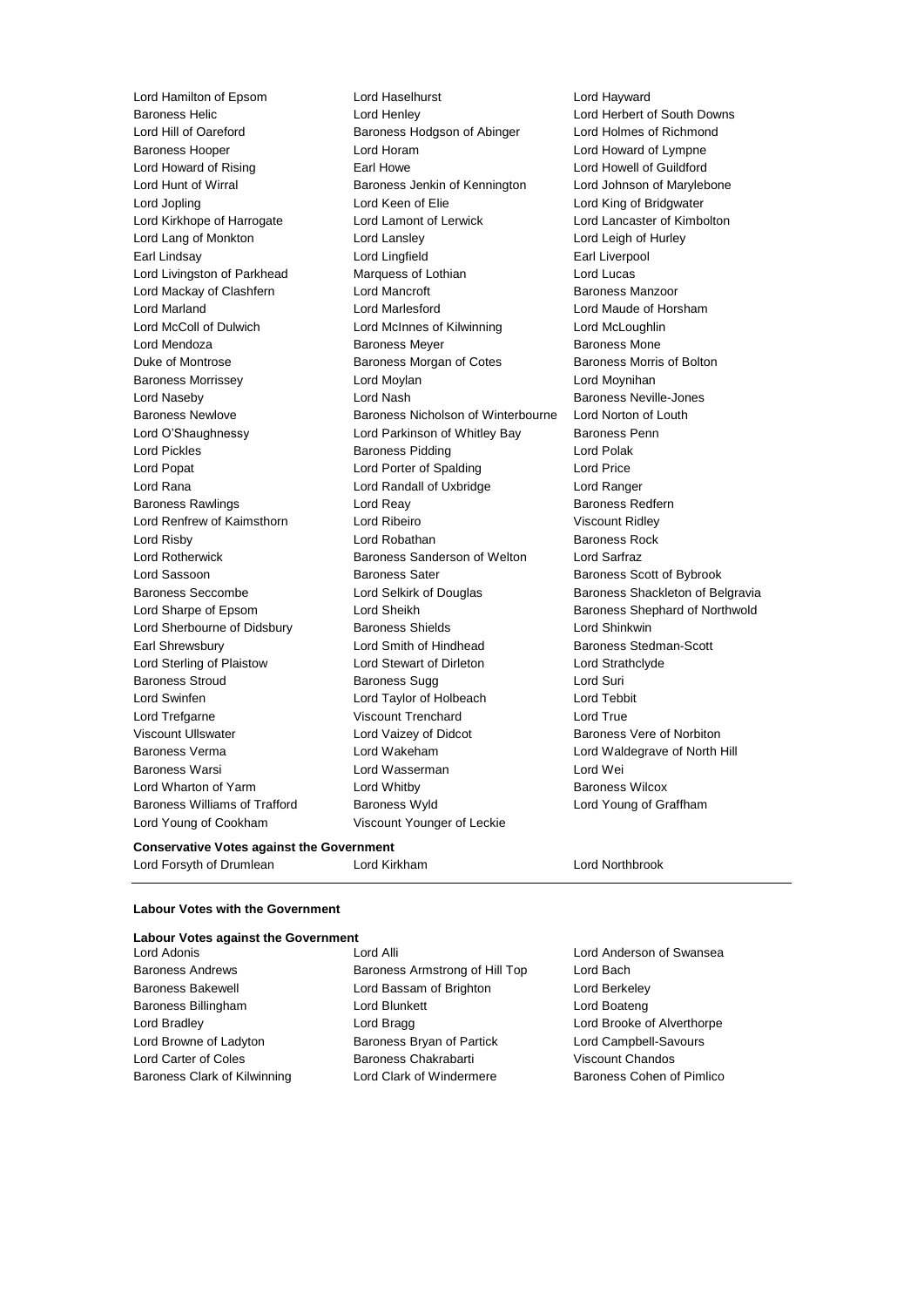Lord Davies of Oldham Lord Davies of Brixton Baroness Donaghy Lord Donoughue Baroness Drake Lord Dubs Lord Elder Lord Evans of Watford Lord Falconer of Thoroton Lord Faulkner of Worcester Lord Filkin Lord Foulkes of Cumnock Baroness Gale Lord Giddens Lord Glasman **Baroness Golding Community Construction Coldsmith** Baroness Goudie Lord Grantchester Lord Griffiths of Burry Port Lord Grocott Lord Hain Viscount Hanworth Lord Harris of Haringey Lord Haskel Lord Haughey Lord Haworth Baroness Hayman of Ullock Baroness Hayter of Kentish Town Baroness Healy of Primrose Hill Lord Hendy **Baroness Henig** Baroness Henig Baroness Hilton of Eggardon Lord Hollick Lord Howarth of Newport Lord Hoyle Lord Hunt of Kings Heath Lord Hutton of Furness **Baroness Jones of Whitchurch** Lord Jones Lord Judd Lord Kennedy of Southwark Baroness Kennedy of The Shaws Baroness Kingsmill **Baroness Lord Knight of Weymouth** Baroness Lawrence of Clarendon Lord Layard Lord Lennie Lord Levy **Baroness Liddell of Coatdyke** Lord Liddle Lord Lipsey Baroness Lister of Burtersett Lord MacKenzie of Culkein Baroness Mallalieu **Baroness Mandelson** Lord Mandelson Baroness Massey of Darwen Lord Maxton Lord McAvoy Lord McConnell of Glenscorrodale Baroness McDonagh Baroness McIntosh of Hudnall Lord McKenzie of Luton Lord McNicol of West Kilbride Lord Mendelsohn Lord Mitchell Lord Monks **Lord Morgan** Lord Morgan Baroness Morris of Yardley Baroness Nye **Baroness Osamor Baroness Osamor Lord Pendry** Baroness Pitkeathley Lord Ponsonby of Shulbrede Baroness Primarolo Lord Puttnam Baroness Quin Lord Radice Baroness Ramsay of Cartvale Baroness Rebuck Lord Reid of Cardowan Lord Robertson of Port Ellen Lord Rooker Lord Rosser Baroness Royall of Blaisdon Lord Sawyer **Baroness Sherlock** Baroness Sherlock Lord Sikka Baroness Smith of Gilmorehill Baroness Smith of Basildon Lord Snape Lord Soley Lord Stevenson of Balmacara Baroness Taylor of Bolton **Baroness Thornton** Baroness Thomas Lord Touhig Lord Triesman **Lord Tunnicliffe** Lord Tunnicliffe Lord Turnberg Baroness Warwick of Undercliffe Lord Watts Lord West of Spithead Baroness Wheeler **Baroness Whitaker Baroness Whitaker Lord Whitty** Baroness Wilcox of Newport Lord Wills Lord Winston Lord Wood of Anfield **Lord Woodley Lord Woodley Baroness Young of Old Scone** Lord Young of Norwood Green

Lord Collins of Highbury Baroness Crawley Lord Cunningham of Felling

### **Liberal Democrat Votes with the Government**

# **Liberal Democrat Votes against the Government**

| Lord Addington                                | Lord Alderdice                     | Lord Allan of Hallam           |
|-----------------------------------------------|------------------------------------|--------------------------------|
| Baroness Bakewell of Hardington<br>Mandeville | <b>Baroness Barker</b>             | Lord Beith                     |
| Baroness Benjamin                             | Baroness Bonham-Carter of Yarnbury | Baroness Bowles of Berkhamsted |
| Lord Bradshaw                                 | <b>Baroness Brinton</b>            | Lord Bruce of Bennachie        |
| Lord Burnett                                  | <b>Baroness Burt of Solihull</b>   | Lord Campbell of Pittenweem    |
| Lord Clement-Jones                            | <b>Lord Cotter</b>                 | Lord Dholakia                  |
| <b>Baroness Doocey</b>                        | Baroness Featherstone              | Lord Foster of Bath            |
| Lord Fox                                      | Baroness Garden of Frognal         | Lord German                    |
| Earl Glasgow                                  | Lord Goddard of Stockport          | Lord Greaves                   |
| <b>Baroness Grender</b>                       | <b>Baroness Hamwee</b>             | Baroness Harris of Richmond    |
| <b>Baroness Humphreys</b>                     | Lord Hussain                       | Baroness Hussein-Ece           |
| <b>Baroness Janke</b>                         | <b>Baroness Jolly</b>              | Lord Jones of Cheltenham       |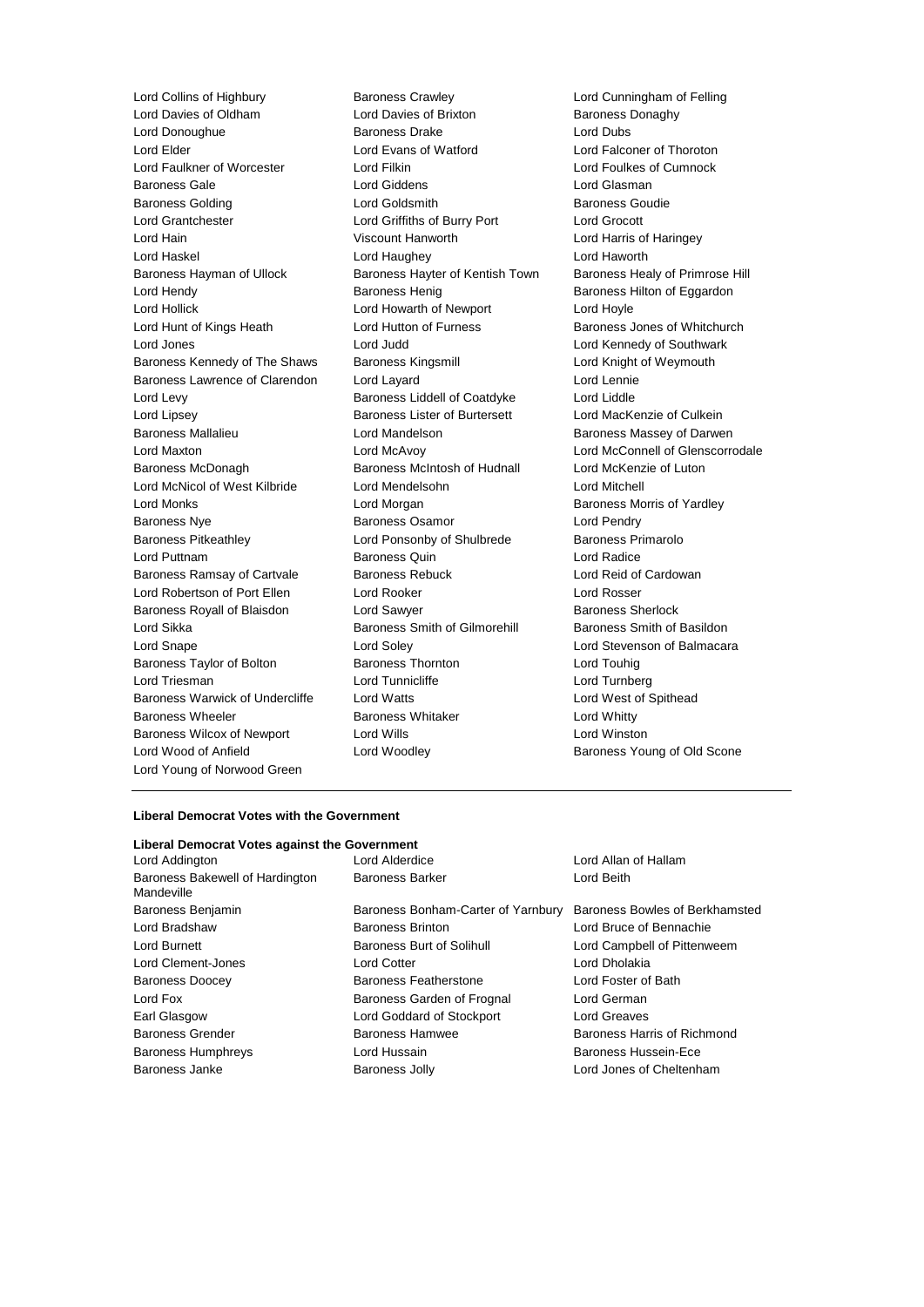Lord Willis of Knaresborough Lord Wrigglesworth

Baroness Kramer Lord Lee of Trafford Baroness Ludford Lord Marks of Henley-on-Thames Lord McNally Baroness Miller of Chilthorne Domer Lord Newby Baroness Northover Lord Oates Lord Paddick Lord Palmer of Childs Hill Baroness Parminter Baroness Pinnock Lord Purvis of Tweed Baroness Randerson Lord Razzall Lord Redesdale Lord Rennard Lord Roberts of Llandudno Baroness Scott of Needham Market Lord Scriven Lord Sharkey **Baroness Sheehan** Lord Shipley Baroness Smith of Newnham Lord Stephen Lord Stoneham of Droxford Lord Storey Lord Strasburger Lord Stunell Baroness Suttie Lord Taverne Lord Taylor of Goss Moor Lord Teverson Baroness Thomas of Winchester Lord Thomas of Gresford Baroness Thornhill Viscount Thurso Lord Tope Lord Tyler Baroness Tyler of Enfield Lord Verjee Lord Wallace of Saltaire **Lord Wallace of Tankerness** Baroness Walmsley

#### **Crossbench Votes with the Government**

Lord Berkeley of Knighton Lord Bichard Viscount Brookeborough Lord Brown of Eaton-under-Heywood Lord Cameron of Dillington Lord Carey of Clifton Lord Carrington Lord Chartres Baroness Cox Viscount Craigavon Lord Cromwell Lord Dannatt Baroness Deech **Earl Erroll** Earl Erroll **Earl Except Earl Except Earl E**rroll **Lord Grabiner** Lord Greenway Lord Hogan-Howe Lord Kakkar Lord Kilclooney Lord Laming Lord Loomba Lord Pannick Lord Powell of Bayswater Lord Richards of Herstmonceux Lord St John of Bletso **Lord Thurlow** Lord Thurlow Lord Trevethin and Oaksey

#### **Crossbench Votes against the Government**

Lord Birt Baroness Boothroyd Lord Broers Lord Carlile of Berriew **Earl Clancarty** Earl Clancarty **Baroness Clark of Calton** Earl Courtenay of Devon Baroness Coussins Lord Crisp Lord Curry of Kirkharle **Lord Field of Birkenhead** Baroness Finlay of Llandaff Lord Freyberg Lord Hannay of Chiswick Lord Harries of Pentregarth Baroness Hayman Baroness Hollins Lord Houghton of Richmond Lord Kerr of Kinlochard Baroness Kidron Lord Krebs Baroness Masham of Ilton Baroness Meacher Baroness Meacher Baroness Murphy Baroness O'Neill of Bengarve Lord Patel **Baroness Prashar** Baroness Prashar Lord Ramsbotham Lord Rees of Ludlow Lord Ricketts Lord Rowe-Beddoe Earl Sandwich Lord Singh of Wimbledon Duke of Somerset Lord Stern of Brentford Baroness Stern Lord Thomas of Cwmgiedd Lord Vaux of Harrowden Lord Walker of Aldringham Baroness Young of Hornsey

Baroness Watkins of Tavistock Viscount Waverley

Lord Aberdare Lord Alton of Liverpool Lord Anderson of Ipswich

Lord Butler of Brockwell Baroness Butler-Sloss Baroness Campbell of Surbiton Baroness Lane-Fox of Soho Lord Low of Dalston Lord Macpherson of Earl's Court

#### **Bishop Votes with the Government**

**Bishop Votes against the Government** Archbishop of Canterbury

## **Other Votes with the Government**

Lord Browne of Belmont Lord Dodds of Duncairn Lord Empey Lord Faulks Baroness Fox of Buckley Lord Gadhia